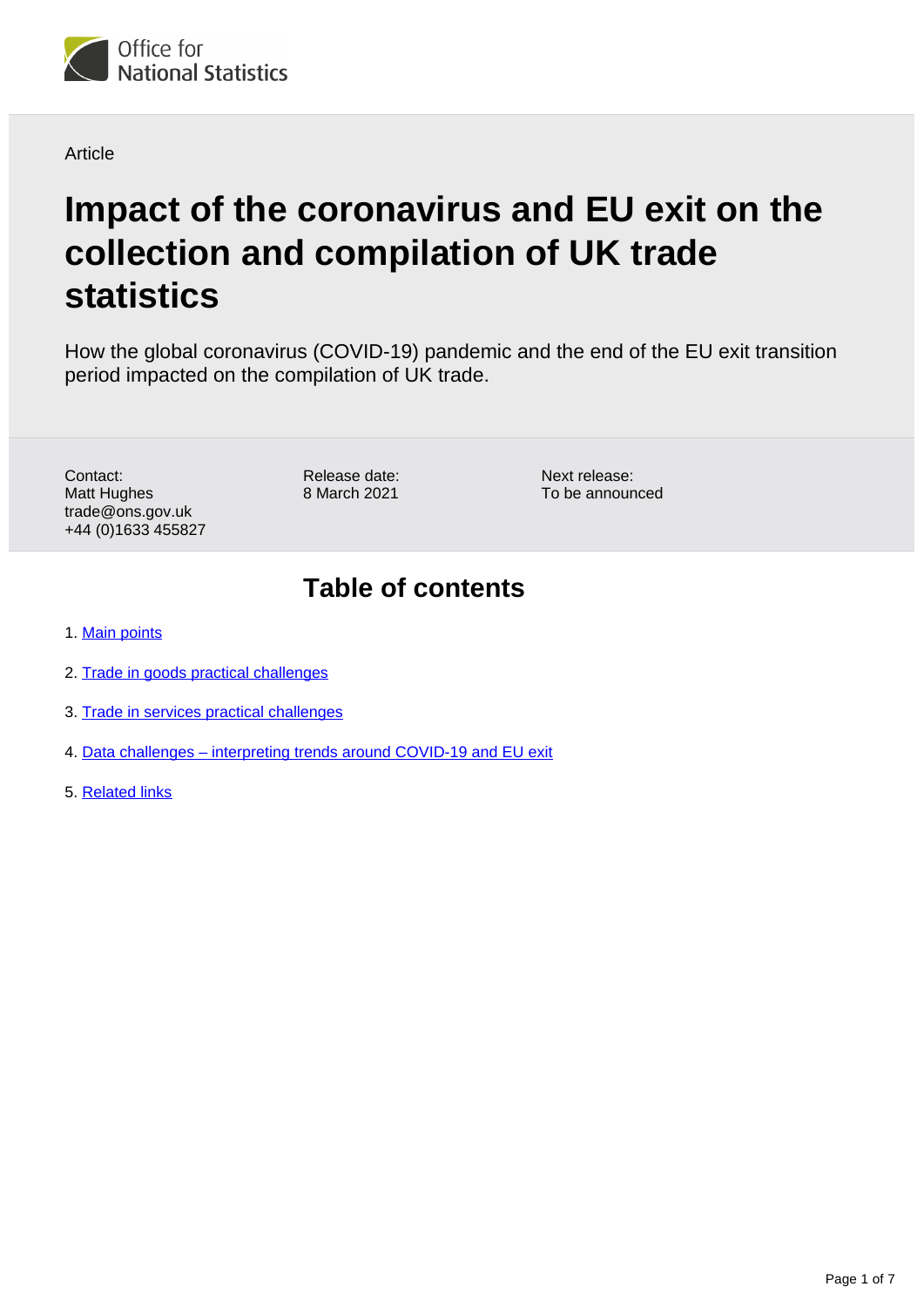## <span id="page-1-0"></span>**1 . Main points**

- The coronavirus (COVID-19) pandemic and uncertainty around the trade deal outcome of EU exit were important factors in the large movements in trade flows during 2019 and 2020.
- National and international lockdown restrictions, goods disruption at UK borders, and uncertainty around future EU and non-EU trading relationships have been prominent in comments returned by traders in our fortnightly Business Insights and Conditions Survey ([BICS\)](https://www.ons.gov.uk/economy/economicoutputandproductivity/output/datasets/businessinsightsandimpactontheukeconomy).
- The response to the coronavirus pandemic had an immediate impact on the compilation of trade estimates.
- The uncertainty linked to the end of the transition period for much of 2020 has given prominence to questions around business stockpiling, trade disruption and global supply chain impacts.

## <span id="page-1-1"></span>**2 . Trade in goods practical challenges**

The combined effects of COVID-19 national and international lockdown restrictions, EU exit uncertainty and border disruptions have all been contributing factors to the erratic nature of recent UK and global trade. Understanding the impacts of EU exit will be analysed over a longer time period and cannot be attributed to a single month movement in trade data.

The collection of goods data is carried out by HM Revenue and Customs (HMRC). During the coronavirus (COVID-19) pandemic and in preparation for the end of the transition period, we and HMRC took steps to preserve the quality of the data.

Before 31 December 2020, data on UK trade with the EU were collected through the [Intrastat](https://www.uktradeinfo.com/intrastat/help/#general-guide-to-intrastat) statistical survey. This requires traders to declare the value and volume of commodities traded with EU member states within the relevant month of physical goods movement, if the business trades above the Intrastat thresholds (£250,000 per year for UK exports to the EU and £1.5 million for UK imports from the EU).

Response rates for this survey had always been above 90%. At the height of the first UK national lockdown in March 2020, the initial response rate dropped to around 75%.

Before delivering the data to us, HMRC undertake a series of regular compliance activities, focusing on analysis, operational activity and trader contact. In addition, to support the lower response rate, HMRC developed analytical toolkits to monitor historical and current trading patterns and identified top businesses (based on value traded) for priority contact calls before finalising data for delivery. This positive action helped improve the final response rate to just under 90%.

Whether the UK exited the EU with a comprehensive free trade agreement or with no deal, it was evident that the collection of trade in goods would change.

Historically, UK to EU goods data collection was through Intrastat and UK to rest of the world (ROW) trade movements were collected from custom declarations.

From 1 January 2021, Great Britain (GB) exports to the EU will be collected directly from customs export declarations made according to the requirements of the **Taxation (Cross Border Trade) Act** (Table 1). The customs declaration requirements are more complex than the single monthly aggregated Intrastat return, and can result in differences between dates of declaration and actual movement of the goods out of the country.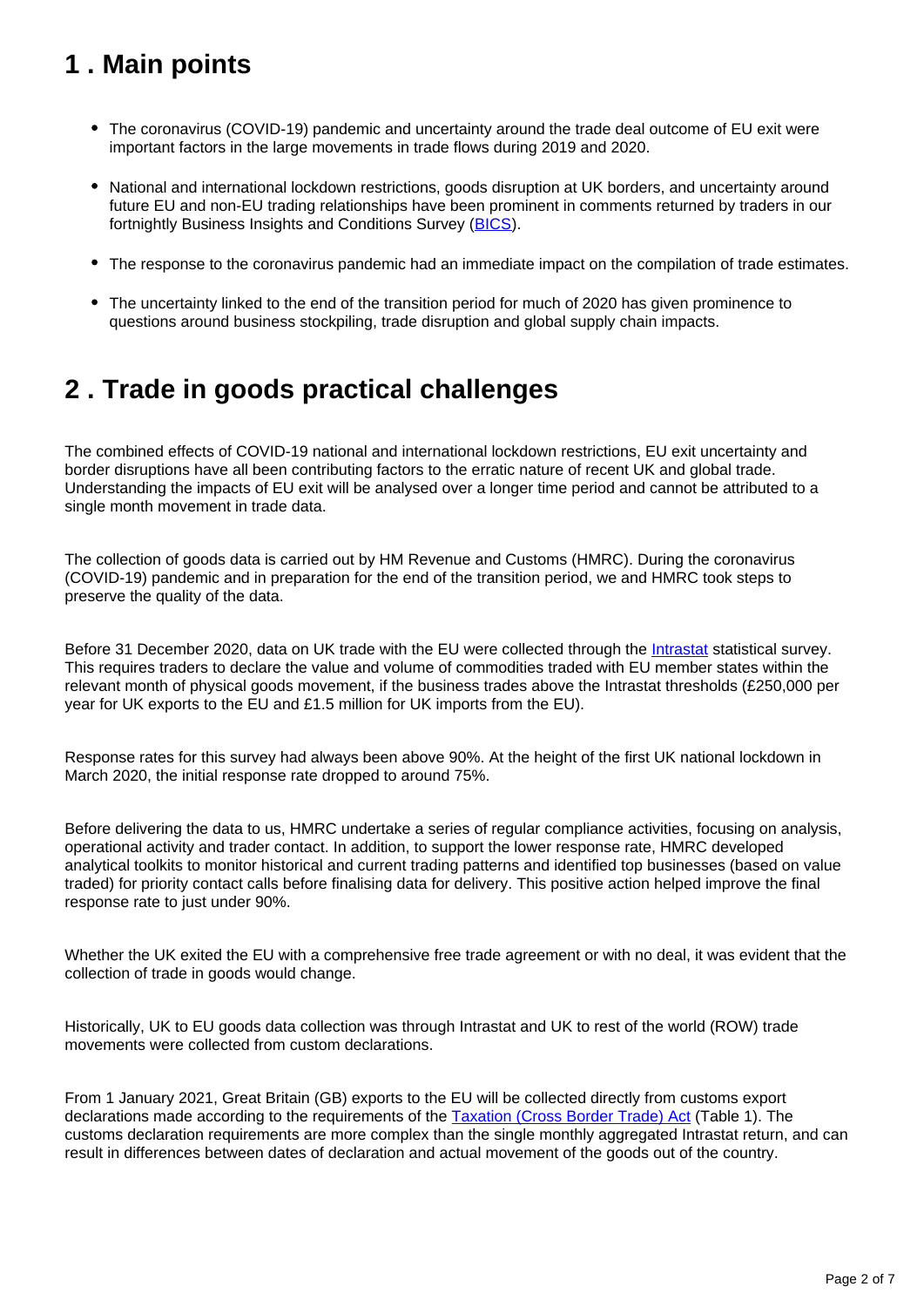The Intrastat survey will continue to be collected for goods exported from Northern Ireland to the EU, under the terms of the [Northern Ireland Protocol.](https://www.gov.uk/government/publications/the-northern-ireland-protocol)

Both the GB to EU customs export declaration data and NI Intrastat export (dispatch) data will be incorporated into the overall UK to EU export dataset.

|                                  | Table 1: UK trade flow collection operations from January 2021 |                             |
|----------------------------------|----------------------------------------------------------------|-----------------------------|
| <b>Flow</b>                      | Data source – January 2021                                     | Data source - January 2022  |
| GB exports to rest of<br>world   | Custom export declarations                                     | Custom export declarations  |
| GB imports from rest of<br>world | Custom import declarations                                     | Custom import declarations  |
| GB exports to EU                 | Custom export declarations*                                    | Custom export declarations  |
| GB imports from EU               | Intrastat                                                      | Custom import declarations* |
|                                  | NI exports to rest of world Custom export declarations         | Custom export declarations  |
| NI imports from rest of<br>world | Custom import declarations                                     | Custom export declarations  |
| NI exports to EU                 | Intrastat                                                      | Intrastat                   |
| NI imports from EU               | Intrastat                                                      | Intrastat                   |

Source: Office for National Statistics - UK trade

### **Notes**

1. \* reflects a change in the collection method for trade in goods statistics.

As a result of the changes and differences outlined above, there will be a break in the timeseries for published UK to EU export statistics from January 2021. These will not be directly comparable to UK to EU export statistics published for previous months and years.

The recording of UK imports from EU will not be impacted by any change in 2021, as the Intrastat survey will continue to operate for all UK (GB and NI) imports (arrivals) from the EU, to mitigate the effects of staging customs controls, and to comply with the Northern Ireland Protocol. Intrastat is the long-term data collection mechanism for NI imports from and exports to the EU, and for 2021 only GB imports from the EU. While there are no methodological changes being introduced to the survey, HMRC is implementing further procedures to ensure good quality data continues for 2021. These include:

- additional analysis at a granular trader level, including trader profiling; comparing current commodity and partner country data with historical trends
- drawing on insights from returned GB to EU import custom declarations, as not all traders will delay their declarations, for example this will enable comparisons with Intrastat returns
- increased trader contact and analysis of Northern Ireland returns
- use of other insight material such as [ONS Business Insights and Conditions Survey \(BICS\)](https://www.ons.gov.uk/economy/economicoutputandproductivity/output/datasets/businessinsightsandimpactontheukeconomy) and evidence from other government departments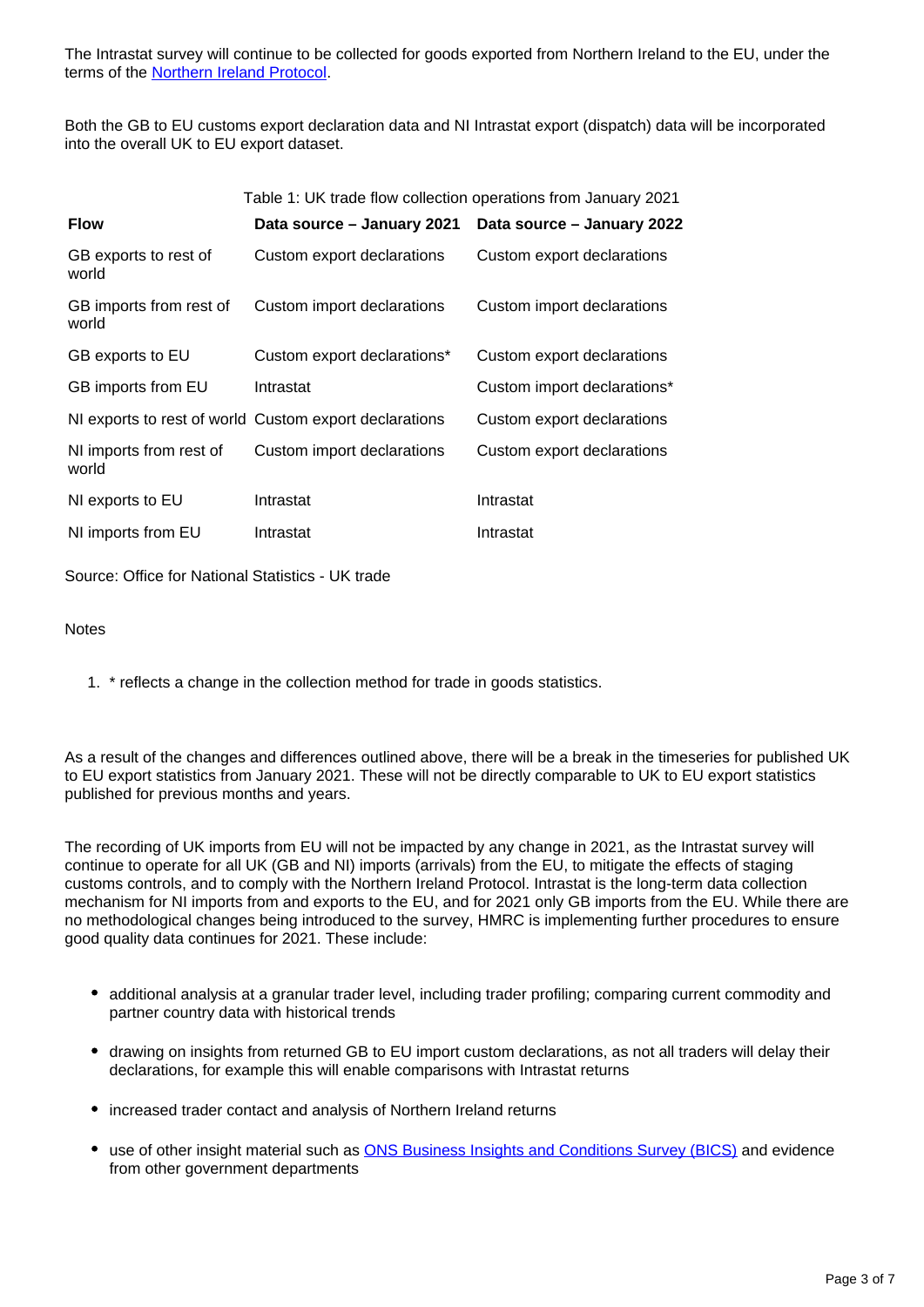For GB to EU exports, where collection moves to custom declarations, this change in processing includes an assumption that goods for export have departed the UK 15 days after customs clearance, if not specifically notified by the declarant. This can mean that some exports are recorded in the following month after their actual movement. As an example, this could mean up to 15 days of January trade exports could be reported in the February data and so on. As custom declarations were only introduced for EU exports from January 2021, we would not see any data from the customs systems from December in January.

Following an agreement between us and HMRC, the assumed departure has been reduced from 15 to 5 days, where this has not been notified by the declarant. This has been implemented at targeted export locations which are predominantly engaged in EU trade. This enables the majority of trade to be assigned to the most appropriate month when the movement occurred.

For GB to rest of the world (RoW) exports trade, we cannot rule out a small element of trade also being carried out at these targeted locations and therefore may expect to see a very small boost of trade in January, that would have previously fallen in February. However, from analysis of trade data, we expect this impact to be minimal and will not affect the overall trade pattern for RoW data. This change only impacts January 2021 figures.

## <span id="page-3-0"></span>**3 . Trade in services practical challenges**

The collection of trade in services data has been heavily impacted by COVID-19, which is more reliant on business surveys compared with goods collection.

Within our trade statistics, data from the [International Passenger Survey \(IPS\)](https://www.ons.gov.uk/surveys/informationforhouseholdsandindividuals/householdandindividualsurveys/internationalpassengersurvey) are the main source for travel services, which comprises over 20% of our trade in services estimates. As IPS interviewers were recalled midway through March 2020, our priority has been to find new ways to collect and report on the impact of COVID-19 on UK travel services. We have developed a statistical model that estimates the value and volume of UK imports and exports of travel services, which draws on a range of highly predictive data sources including:

- the Monthly Business Survey (MBS) data on turnover of travel and transport sectors
- Civil Aviation Authority flight data
- lorry traffic data from the Department for Transport
- ports and shipping data from HMRC

This ensures we cover the variety of data that the IPS is currently used for. This model is informing the travel services estimates published in our trade releases from May 2020 and, with the range of data sources, is highly predictive. We will continue to investigate new data sources that may refine the model further. As a result of the national lockdowns, international travel services are currently very low.

The [International Trade in Services \(ITIS\) Survey](https://www.ons.gov.uk/businessindustryandtrade/internationaltrade/datasets/internationaltradeinservicesreferencetables) makes up over 50% of trade in services data. Before 2020, the collection method for this survey was paper-based and achieved response rates for the quarterly survey were between 20% and 25% at preliminary stage, rising to over 80% at final stage. However, as a result of the coronavirus pandemic, many businesses began moving to a working from home arrangement or temporarily suspended business activity. This resulted in further reductions in response rate at preliminary stage.

To support these lower response rates, we introduced an improved imputation method into the survey to ensure non-response estimates better captured the nature of unpredictable business activity. We also introduced the linkage of data source responses (ITIS and Business Insights and Conditions Survey (BICS) responders) to adjust our imputation method to better account for businesses who have temporarily paused trading activity. We continue to use these methods to deliver quality data but believe, in comparison with trade in goods estimates, the published services estimates are subject to higher levels of uncertainty.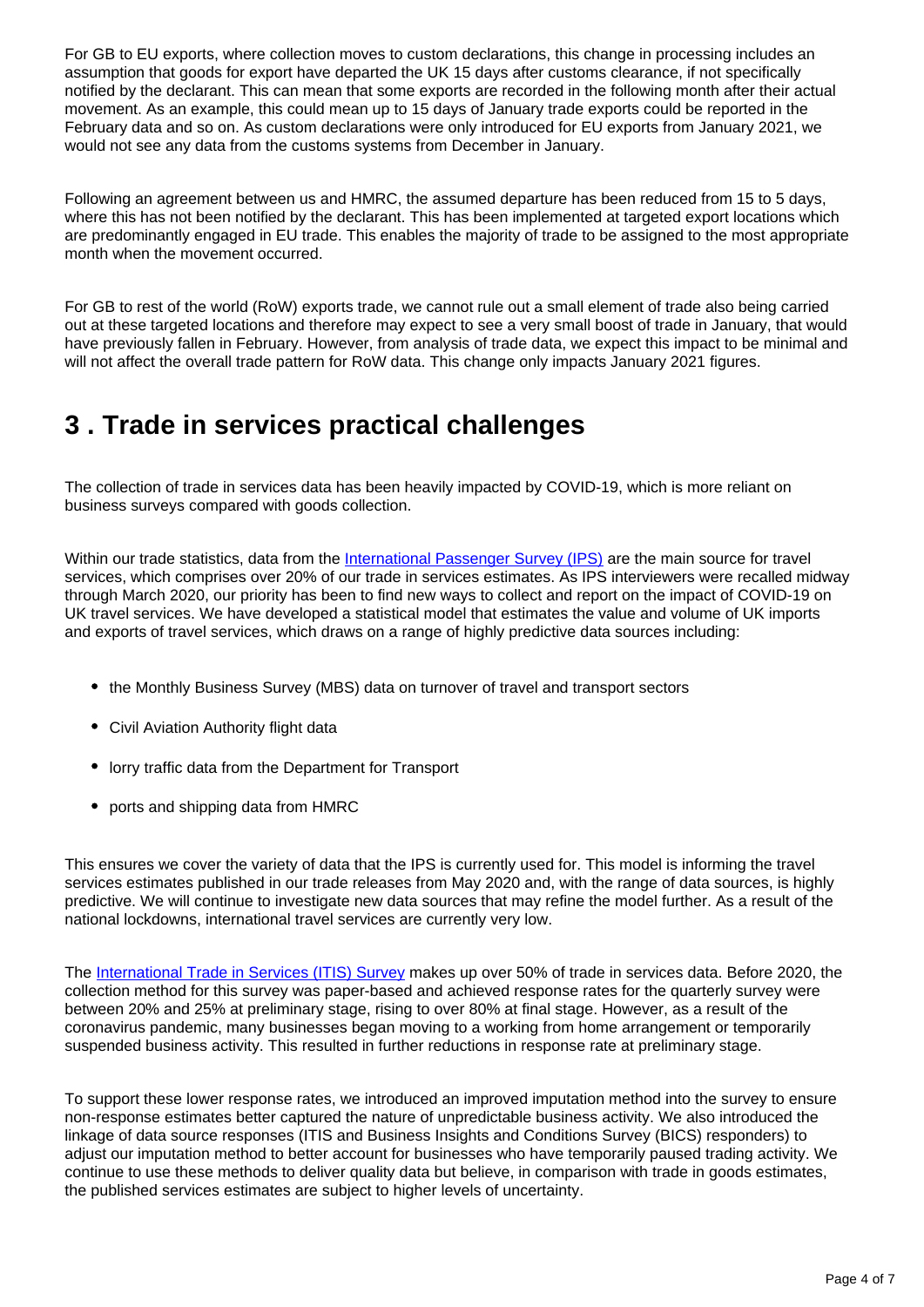Some of this uncertainty is reflected in the increased size of [gross domestic product \(GDP\) balancing adjustments](https://www.ons.gov.uk/economy/grossdomesticproductgdp/bulletins/quarterlynationalaccounts/julytoseptember2020) that we have recently applied to services account. These adjustments are helping to preserve a more credible quarterly path for trade in services that, we believe, is our best estimate of how the data will settle as system forecasts are replaced as higher survey response rates are achieved.

To safeguard against ITIS response rates falling further, we took immediate steps to re-platform collection. We were able to move quickly and achieved a fully online survey collection for our final quarterly estimate (approximately 20 weeks after the reference period) of Quarter 2 (Apr to June) 2020, with a response rate above 80%.

Finally, we also recognise that, due to the timeliness of survey returns, there is a longer lag in publishing granular services accounts data compared with the equivalent commodities data for goods. While we continue with our regular statistical practices, we are also taking the opportunity to develop a series of high frequency indicators to help inform the official estimates. Data sources feeding into the model include Index of Services, Index of Construction, road traffic and shipping data. Trade in goods data will also be used due to the interconnected nature of goods and services economies.

We also receive a range of other data from various sources and government departments which feed into our trade in services estimates. We have been in regular communication with data suppliers ensuring this data has continued to be provided, and we have been assured of its continued quality.

## <span id="page-4-0"></span>**4 . Data challenges – interpreting trends around COVID-19 and EU exit**

Trade has not been typical in recent months and, because of the practical challenges noted in Sections 2 and 3, we would encourage users to apply caution when making short-term comparisons of trade movements. The combined effects of coronavirus (COVID-19) national and international lockdown restrictions, EU exit uncertainty and border disruptions have all been contributing factors to the erratic nature of recent UK and global trade. As data emerge, we will look to explain the movements as much as possible.

During Quarter 1 (Jan to Mar) 2020, governments across the world started to implement lockdown and border restrictions in order to reduce the spread of COVID-19. The first half of 2020 saw falls in both goods and services and resulted in the three months to June 2020 seeing the largest fall in both exports and imports (excluding precious metals) since comparable records began in 1998. [Services trade in travel and tourism has been](https://www.ons.gov.uk/businessindustryandtrade/tourismindustry/articles/coronavirusandtheimpactontheuktravelandtourismindustry/2021-02-15)  [particularly badly hit](https://www.ons.gov.uk/businessindustryandtrade/tourismindustry/articles/coronavirusandtheimpactontheuktravelandtourismindustry/2021-02-15); this includes personal holidays and business travel. Restrictions on travel introduced in response to the pandemic significantly affected global tourism, with an 81% drop in international arrivals in July [2020](https://www.unwto.org/news/international-tourism-down-70-as-travel-restrictions-impact-all-regions), and showing no or little signs of recovery in the subsequent months of last year.

The latter half of 2020 saw some recovery in the levels of imports and exports of goods, coinciding with the UK and some of our major trading partners beginning to lift lockdown restrictions. However, rising COVID-19 cases at the end of 2020 again resulted in increased lockdowns and border restrictions for many countries worldwide, including the UK. This included the sudden closure of the UK-France border in December because of fears over the UK variant of COVID-19 and resulted in delays especially for freight traffic with the EU. These restrictions will likely impact on trade in goods and services at the start of 2021.

There may be less demand for certain goods and the ability for companies to conduct trade in services; these are heavily reliant on the free movement of people across international borders, which may continue to be lower due to ongoing international travel restrictions. We will continue to analyse and disseminate these trends in coming publications.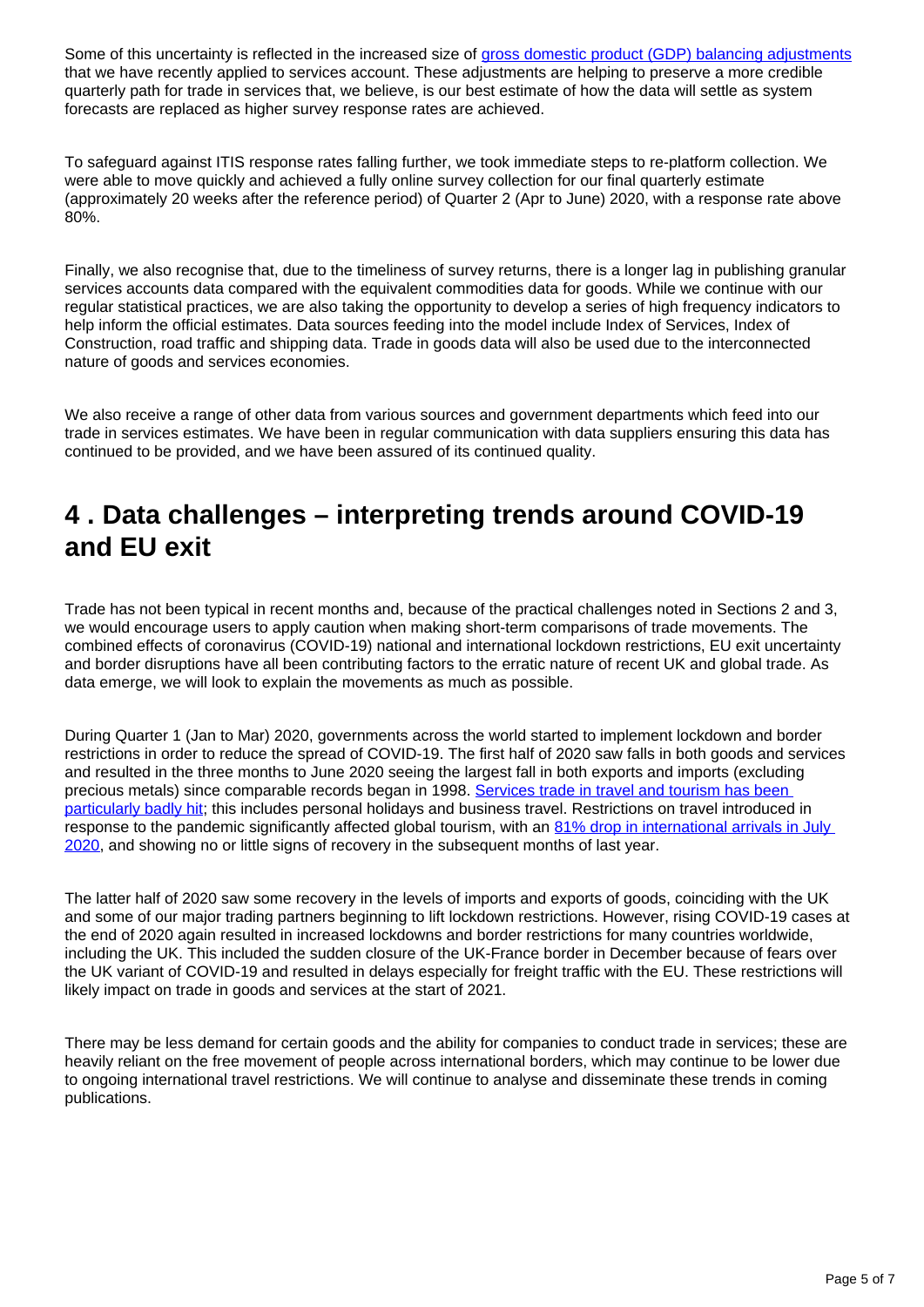### **Stockpiling**

Analysis of trade data around the previously proposed EU withdrawal dates (29 March 2019 and 31 October 2019) showed an impact on trade flows and evidence of business stockpiling (Figure 1). Imports of commodities such as raw materials and medicinal and pharmaceutical products spiked prior to the anticipated dates for withdrawing from the EU, before falling in the following months as businesses used up those stocks. Our monthly [trade bulletins](https://www.ons.gov.uk/economy/nationalaccounts/balanceofpayments/bulletins/uktrade/previousReleases) have recently included additional commentary that has explained where stockpiling has occurred and how the unwinding of stocks has attributed to an erratic monthly profile.

### **Figure 1: EU imports peaked ahead of "Brexit deadlines" in March and October 2019**

### **Trade in goods imports (excluding non-monetary gold and other precious metals), December 2018 to December 2020** Breit deadline EU imports put a control and of & approximate transition deadlines" in March and October 2019

Trade in goods imports (excluding non-monetary gold and other precious metals), December 2018 to December 2020



#### **Source: Office for National Statistics - UK trade**

Our data suggest that some businesses were also stockpiling at the end of 2020. This is not a new situation as we saw evidence of businesses stockpiling around the previously proposed EU withdrawal dates. The reasons for the more recent Quarter 4 (Oct to Dec) 2020 stockpiling could be as much because of the ongoing pandemic as the end of the EU transition period on 31 December 2020. A trade deal was not agreed until 24 December 2020 and therefore some of the stockpiling may be linked to increased uncertainty around the UK's future trading relationship with the EU. The types of commodities that saw EU import spikes in Quarter 4 2020 – which included machinery and transport equipment – are consistent with spikes we saw ahead of previous EU exit deadlines. However, for some commodities, such as medicinal and pharmaceutical products, the evidence for stockpiling links to both COVID-19 and EU exit, as healthcare businesses were [asked by the government to stockpile a six](https://www.independent.co.uk/news/health/medicine-supply-france-border-disruption-nhs-b1777160.html)[week supply of products ahead of Brexit,](https://www.independent.co.uk/news/health/medicine-supply-france-border-disruption-nhs-b1777160.html) but the rapid increase in coronavirus cases during December 2020 could also have affected this rise.

We recently published an article analysing further the [impacts of stockpiling on trade data.](https://www.ons.gov.uk/businessindustryandtrade/internationaltrade/articles/didukfirmsstockpileitemsaheadofthebrexitdeadline/2021-02-01)